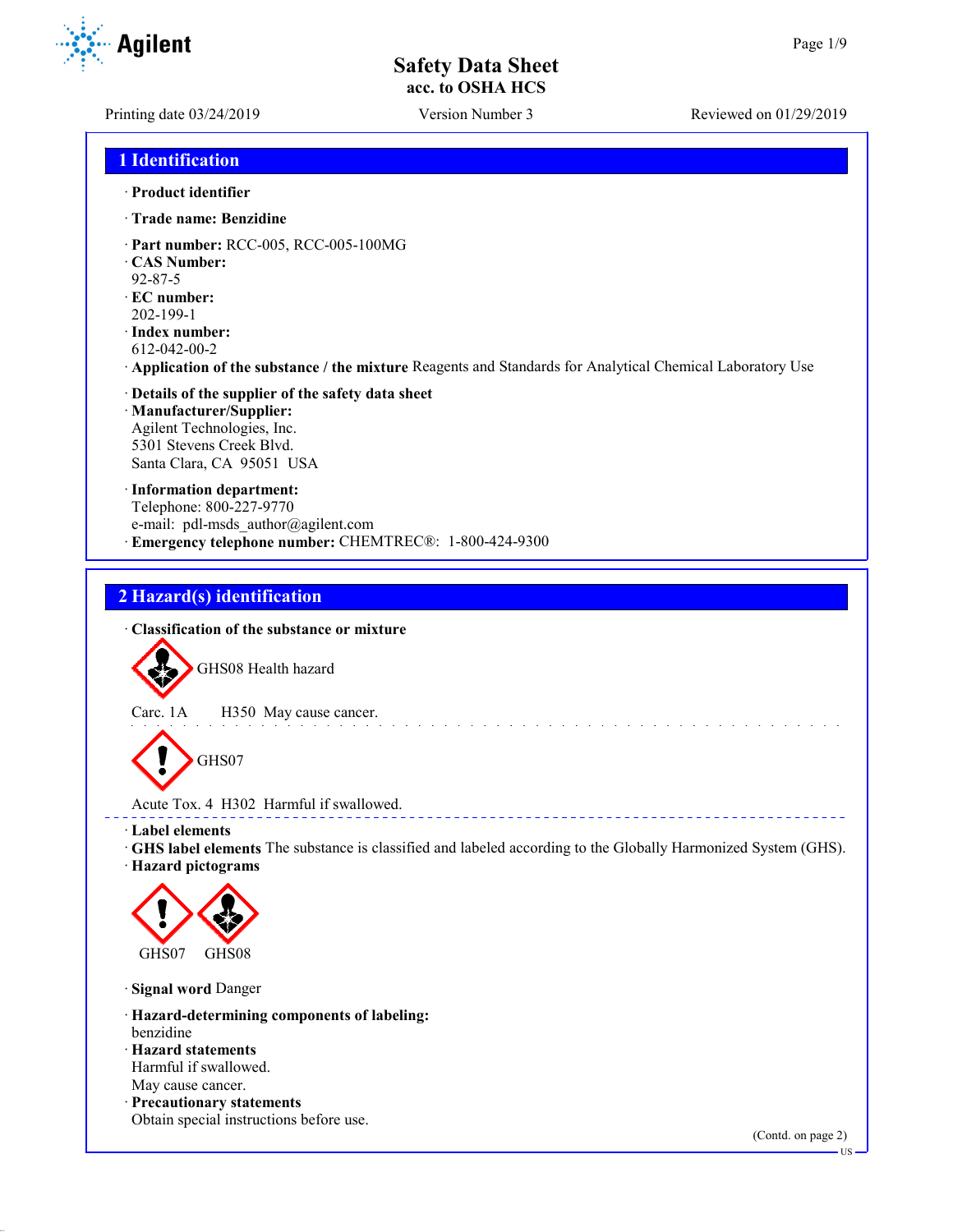Printing date 03/24/2019 Version Number 3 Reviewed on 01/29/2019

**Trade name: Benzidine**

(Contd. of page 1) Do not handle until all safety precautions have been read and understood. Wash thoroughly after handling. Do not eat, drink or smoke when using this product. Wear protective gloves/protective clothing/eye protection/face protection. If swallowed: Call a poison center/doctor if you feel unwell. Rinse mouth. IF exposed or concerned: Get medical advice/attention. Store locked up. Dispose of contents/container in accordance with local/regional/national/international regulations. · **Classification system:** · **NFPA ratings (scale 0 - 4)** 2  $\overline{0}$  $\overline{0}$  $Health = 2$ Fire  $= 0$ Reactivity  $= 0$ · **HMIS-ratings (scale 0 - 4)** HEALTH FIRE ReacTIVITY  $\boxed{0}$  Reactivity = 0  $\frac{12}{2}$  Health = \*2  $0$  Fire = 0 · **Other hazards** · **Results of PBT and vPvB assessment** · **PBT:** Not applicable. · **vPvB:** Not applicable. **3 Composition/information on ingredients** · **Chemical characterization: Substances**

- · **CAS No. Description**
- 92-87-5 benzidine
- · **Identification number(s)**
- · **EC number:** 202-199-1
- · **Index number:** 612-042-00-2

## **4 First-aid measures**

- · **Description of first aid measures**
- · **General information:**
- Symptoms of poisoning may even occur after several hours; therefore medical observation for at least 48 hours after the accident.
- · **After inhalation:** Supply fresh air; consult doctor in case of complaints.
- · **After skin contact:** Generally the product does not irritate the skin.
- · **After eye contact:** Rinse opened eye for several minutes under running water.
- · **After swallowing:** Immediately call a doctor.
- · **Information for doctor:**
- · **Most important symptoms and effects, both acute and delayed** No further relevant information available.

(Contd. on page 3)

```
 US
```
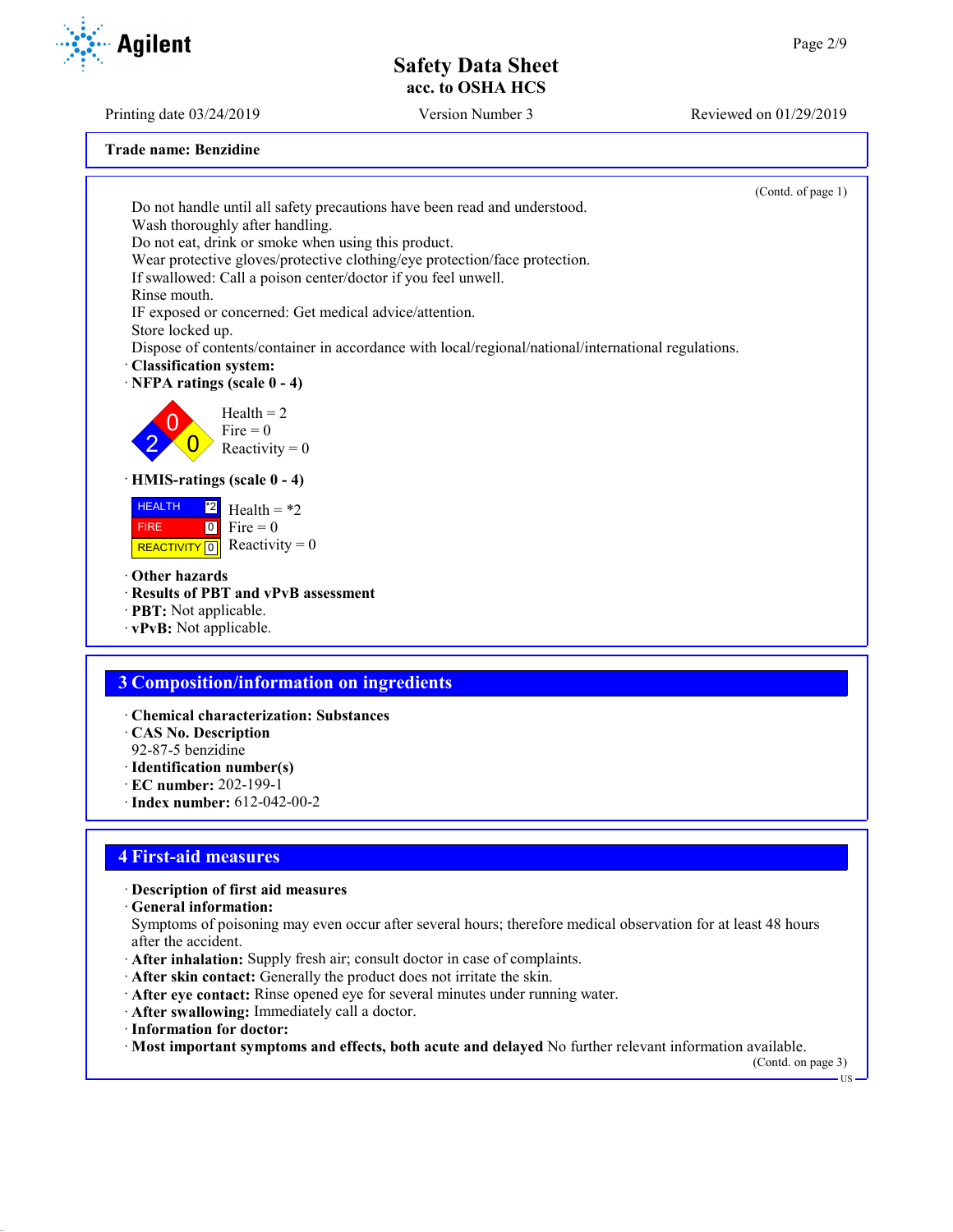Printing date 03/24/2019 Version Number 3 Reviewed on 01/29/2019

**Trade name: Benzidine**

(Contd. of page 2)

· **Indication of any immediate medical attention and special treatment needed**

No further relevant information available.

## **5 Fire-fighting measures**

- · **Extinguishing media**
- · **Suitable extinguishing agents:** Use fire fighting measures that suit the environment.
- · **Special hazards arising from the substance or mixture** No further relevant information available.
- · **Advice for firefighters**
- · **Protective equipment:** No special measures required.

# **6 Accidental release measures**

- · **Personal precautions, protective equipment and emergency procedures** Not required.
- · **Environmental precautions:** Do not allow to enter sewers/ surface or ground water.
- · **Methods and material for containment and cleaning up:**
- Dispose contaminated material as waste according to item 13.
- Ensure adequate ventilation.
- · **Reference to other sections**
- See Section 7 for information on safe handling.
- See Section 8 for information on personal protection equipment.
- See Section 13 for disposal information.
- · **Protective Action Criteria for Chemicals**

· **PAC-1:**

· **PAC-2:**

· **PAC-3:**

## **7 Handling and storage**

- · **Handling:**
- · **Precautions for safe handling**
- Ensure good ventilation/exhaustion at the workplace.
- Open and handle receptacle with care.
- · **Information about protection against explosions and fires:** Keep respiratory protective device available.
- · **Conditions for safe storage, including any incompatibilities**
- · **Storage:**
- · **Requirements to be met by storerooms and receptacles:** No special requirements.
- · **Information about storage in one common storage facility:** Not required.
- · **Further information about storage conditions:** Keep receptacle tightly sealed.
- · **Specific end use(s)** No further relevant information available.

US

 $0.93$  mg/m<sup>3</sup>

 $10$  mg/m<sup>3</sup>

 $61 \text{ mg/m}^3$ 



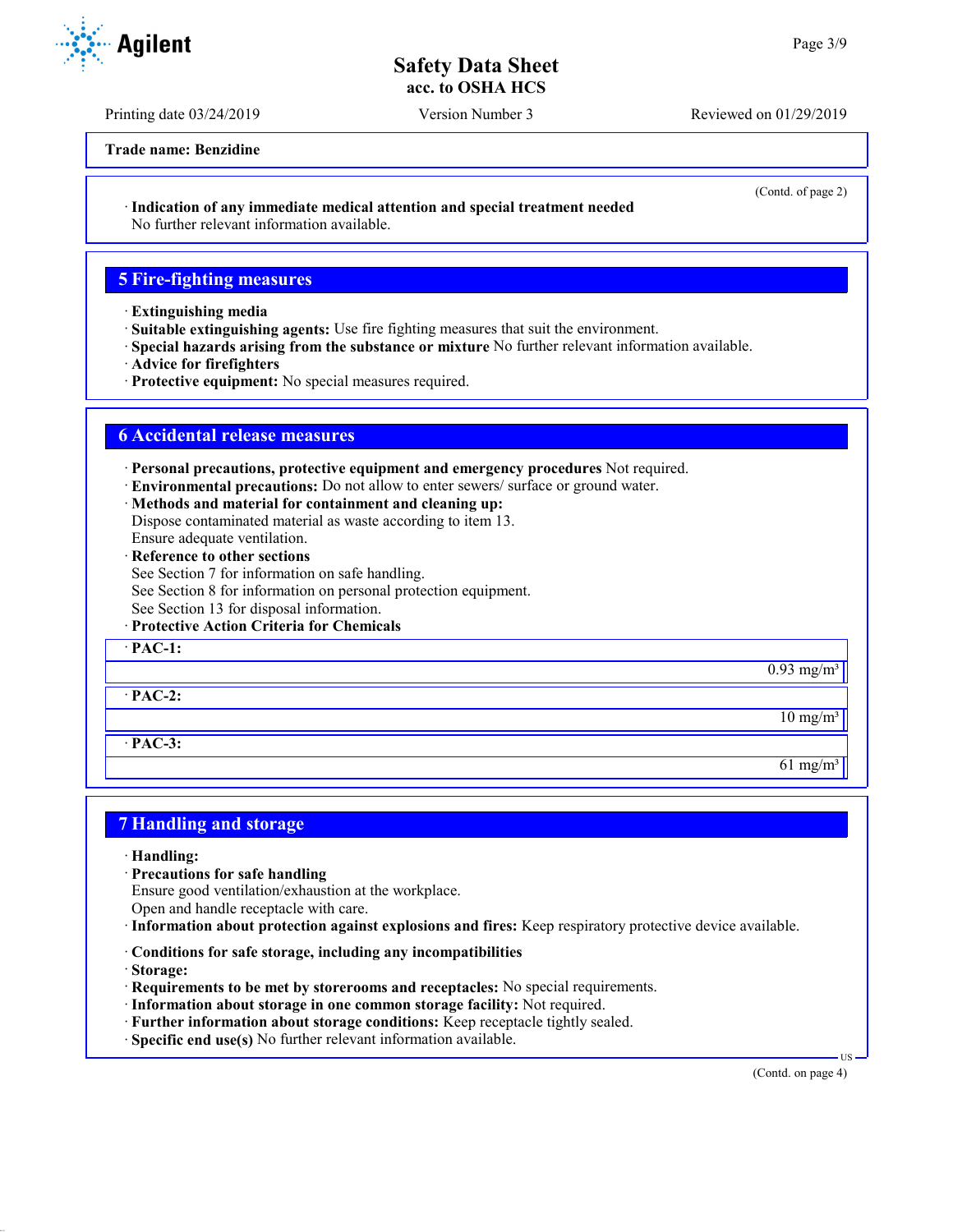Printing date 03/24/2019 Version Number 3 Reviewed on 01/29/2019

**Trade name: Benzidine**

(Contd. of page 3)

#### **8 Exposure controls/personal protection**

· **Additional information about design of technical systems:** No further data; see item 7.

#### · **Control parameters**

#### · **Components with limit values that require monitoring at the workplace:**

**92-87-5 benzidine**

PEL see 29 CFR 1910.1003

REL See Pocket Guide Apps. A and C

 $TLV$  Skin; L

· **Additional information:** The lists that were valid during the creation were used as basis.

#### · **Exposure controls**

- · **Personal protective equipment:**
- · **General protective and hygienic measures:**

Keep away from foodstuffs, beverages and feed.

Wash hands before breaks and at the end of work.

Store protective clothing separately.

#### · **Breathing equipment:**

When used as intended with Agilent instruments, the use of the product under normal laboratory conditions and with standard practices does not result in significant airborne exposures and therefore respiratory protection is not needed.

Under an emergency condition where a respirator is deemed necessary, use a NIOSH or equivalent approved device/equipment with appropriate organic or acid gas cartridge.

#### · **Protection of hands:**

Although not recommended for constant contact with the chemicals or for clean-up, nitrile gloves 11-13 mil thickness are recommended for normal use. The breakthrough time is 1 hr. For cleaning a spill where there is direct contact of the chemical, butyl rubber gloves are recommended 12-15 mil thickness with breakthrough times exceeding 4 hrs. Supplier recommendations should be followed.

#### · **Material of gloves**

For normal use: nitrile rubber, 11-13 mil thickness

For direct contact with the chemical: butyl rubber, 12-15 mil thickness

The selection of the suitable gloves does not only depend on the material, but also on further marks of quality and varies from manufacturer to manufacturer.

## · **Penetration time of glove material**

For normal use: nitrile rubber: 1 hour

For direct contact with the chemical: butyl rubber: >4 hours

· **Eye protection:**



Tightly sealed goggles

## \* **9 Physical and chemical properties**

- · **Information on basic physical and chemical properties**
- · **General Information**
- · **Appearance:**
	- Form: Solid



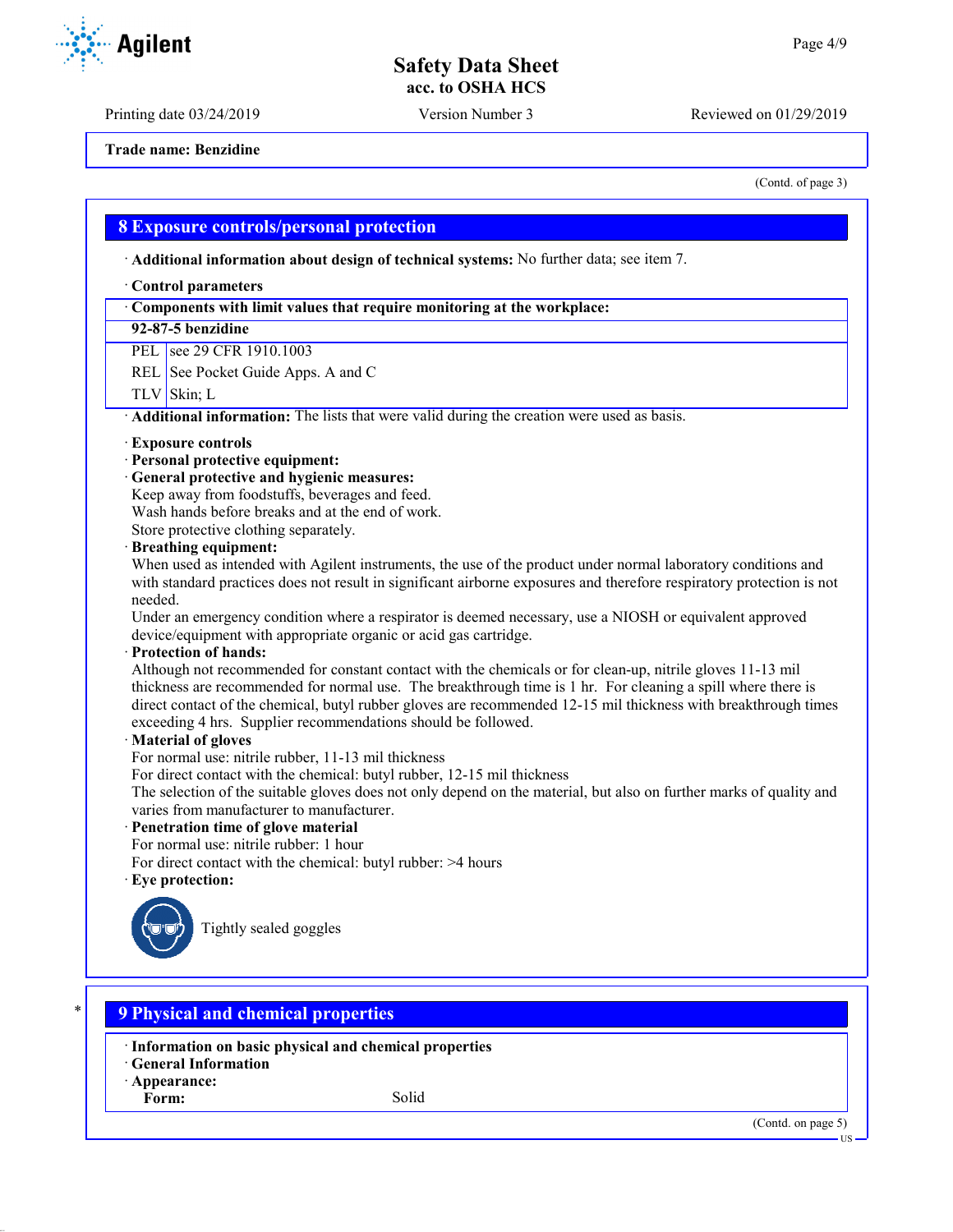Printing date 03/24/2019 Version Number 3 Reviewed on 01/29/2019

**Agilent** 

| Trade name: Benzidine |  |
|-----------------------|--|
|-----------------------|--|

|                                                                                                   |                                                                                                    | (Contd. of page 4) |
|---------------------------------------------------------------------------------------------------|----------------------------------------------------------------------------------------------------|--------------------|
| Color:                                                                                            | Not determined.                                                                                    |                    |
| · Odor:                                                                                           | Characteristic                                                                                     |                    |
| Odor threshold:                                                                                   | Not determined.                                                                                    |                    |
| pH-value:                                                                                         | Not applicable.                                                                                    |                    |
| Change in condition<br><b>Melting point/Melting range:</b><br><b>Boiling point/Boiling range:</b> | 127.5-128.7 °C (261.5-263.7 °F)<br>401.7 °C (755.1 °F)                                             |                    |
| · Flash point:                                                                                    | Not applicable.                                                                                    |                    |
| · Flammability (solid, gaseous):                                                                  | Product is not flammable.                                                                          |                    |
| · Decomposition temperature:                                                                      | Not determined.                                                                                    |                    |
| · Auto igniting:                                                                                  | Not determined.                                                                                    |                    |
| · Danger of explosion:                                                                            | Product does not present an explosion hazard.                                                      |                    |
| <b>Explosion limits:</b><br>Lower:<br>Upper:                                                      | Not determined.<br>Not determined.                                                                 |                    |
| · Vapor pressure:                                                                                 | Not applicable.                                                                                    |                    |
| $\cdot$ Density at 20 °C (68 °F):<br>· Relative density<br>· Vapor density<br>· Evaporation rate  | 1.25 g/cm <sup>3</sup> (10.43125 lbs/gal)<br>Not determined.<br>Not applicable.<br>Not applicable. |                    |
| · Solubility in / Miscibility with<br>Water:                                                      | Insoluble.                                                                                         |                    |
| · Partition coefficient (n-octanol/water): Not determined.                                        |                                                                                                    |                    |
| · Viscosity:<br>Dynamic:<br>Kinematic:<br><b>VOC</b> content:                                     | Not applicable.<br>Not applicable.<br>$0.00\,\%$<br>$0.0$ g/l / 0.00 lb/gal                        |                    |
| <b>Solids content:</b><br><b>Other information</b>                                                | 100.0%<br>No further relevant information available.                                               |                    |

# **10 Stability and reactivity**

- · **Reactivity** No further relevant information available.
- · **Chemical stability**
- · **Thermal decomposition / conditions to be avoided:** No decomposition if used according to specifications.
- · **Possibility of hazardous reactions** No dangerous reactions known.
- · **Conditions to avoid** No further relevant information available.
- · **Incompatible materials:** No further relevant information available.
- · **Hazardous decomposition products:** No dangerous decomposition products known.

(Contd. on page 6)

US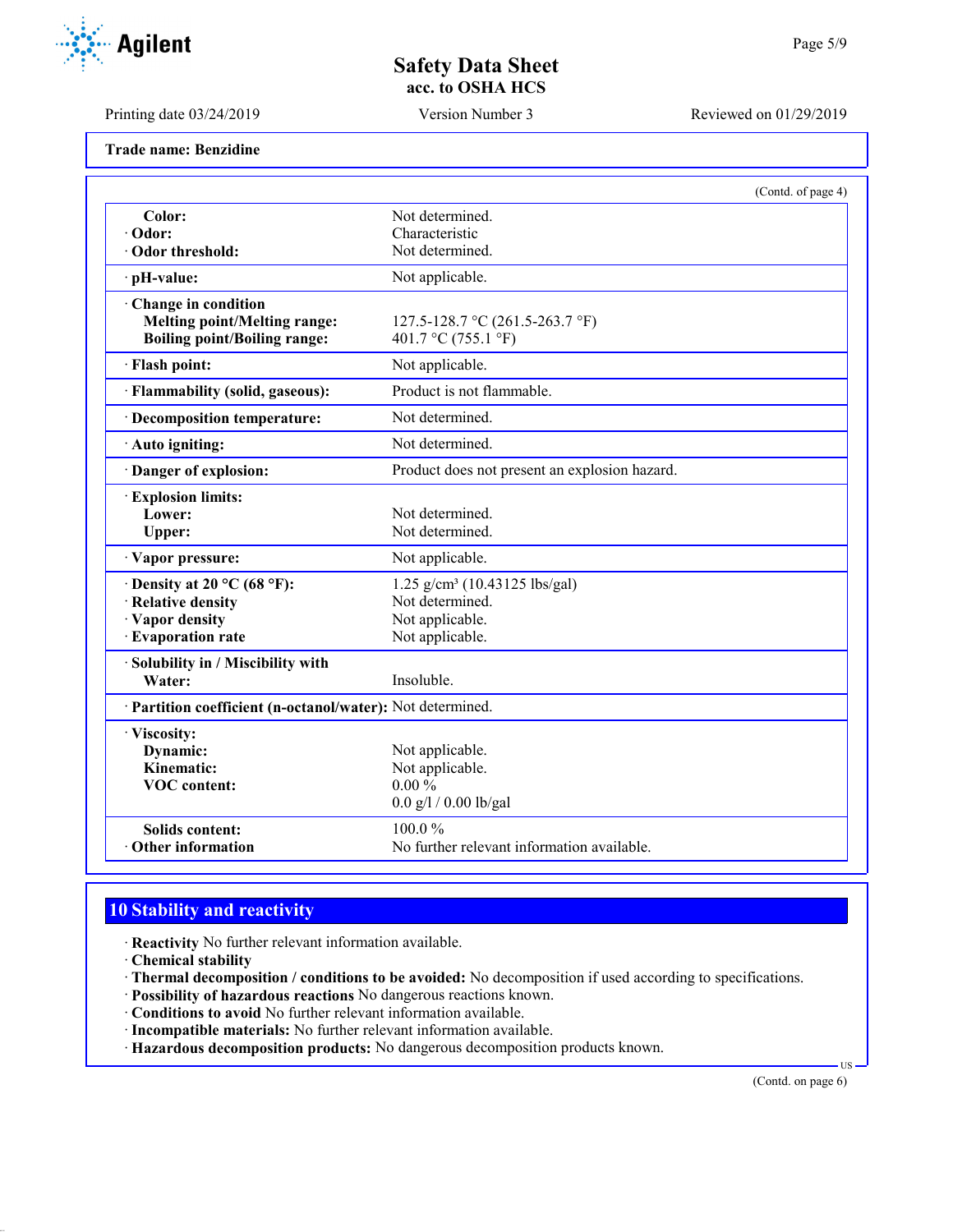Printing date 03/24/2019 Version Number 3 Reviewed on 01/29/2019

**Trade name: Benzidine**

## **11 Toxicological information**

· **Information on toxicological effects**

· **Acute toxicity:**

· **LD/LC50 values that are relevant for classification:**

**ATE (Acute Toxicity Estimate)**

Oral LD50 309 mg/kg (rat)

## **92-87-5 benzidine**

Oral LD50 309 mg/kg (rat)

- · **Primary irritant effect:**
- · **on the skin:** No irritant effect.
- · **on the eye:** No irritating effect.
- · **Sensitization:** No sensitizing effects known.
- · **Additional toxicological information:**

· **Carcinogenic categories**

· **IARC (International Agency for Research on Cancer)**

· **NTP (National Toxicology Program)**

#### · **OSHA-Ca (Occupational Safety & Health Administration)**

Substance is listed.

# **12 Ecological information**

- · **Toxicity**
- · **Aquatic toxicity:** No further relevant information available.
- · **Persistence and degradability** No further relevant information available.
- · **Behavior in environmental systems:**
- · **Bioaccumulative potential** No further relevant information available.
- · **Mobility in soil** No further relevant information available.
- · **Additional ecological information:**
- · **General notes:**

Water hazard class 3 (Assessment by list): extremely hazardous for water

Do not allow product to reach ground water, water course or sewage system, even in small quantities.

Danger to drinking water if even extremely small quantities leak into the ground.

- · **Results of PBT and vPvB assessment**
- · **PBT:** Not applicable.
- · **vPvB:** Not applicable.
- · **Other adverse effects** No further relevant information available.

# **13 Disposal considerations**

#### · **Waste treatment methods**

· **Recommendation:**

Must not be disposed of together with household garbage. Do not allow product to reach sewage system.

(Contd. on page 7)

US



(Contd. of page 5)

1

K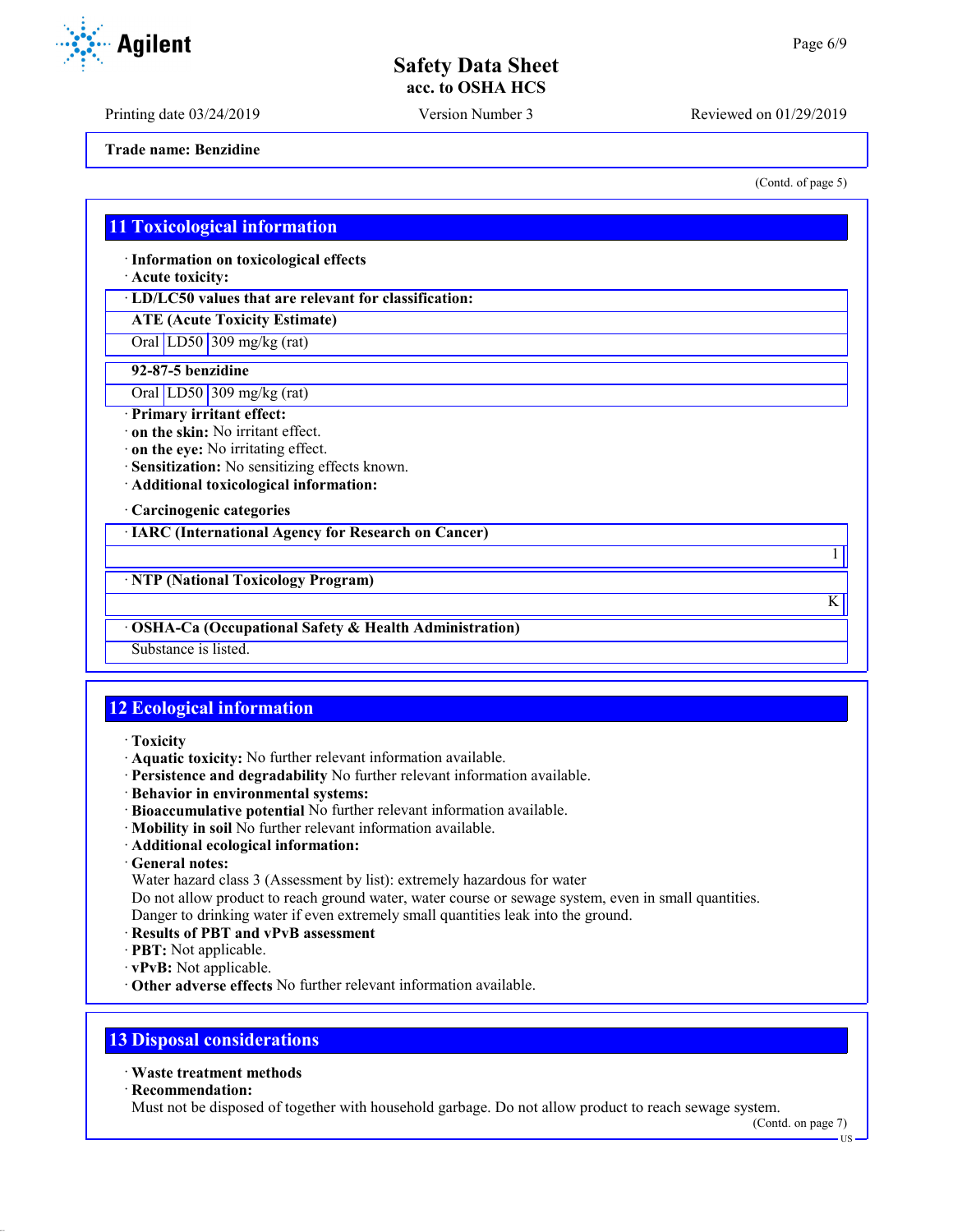Printing date 03/24/2019 Version Number 3 Reviewed on 01/29/2019

**Trade name: Benzidine**

(Contd. of page 6)

· **Uncleaned packagings:**

· **Recommendation:** Disposal must be made according to official regulations.

| · UN-Number                                | <b>UN1885</b>                                   |
|--------------------------------------------|-------------------------------------------------|
| · DOT, IMDG, IATA                          |                                                 |
| · UN proper shipping name                  |                                                 |
| $\cdot$ DOT                                | Benzidine<br><b>BENZIDINE</b>                   |
| · IMDG, IATA                               |                                                 |
| · Transport hazard class(es)               |                                                 |
| · DOT, IMDG, IATA                          |                                                 |
| ں⊋                                         |                                                 |
| · Class                                    | 6.1 Toxic substances                            |
| · Label                                    | 6.1                                             |
| · Packing group<br>· DOT, IMDG, IATA       | $\mathbf{H}$                                    |
| <b>Environmental hazards:</b>              | Not applicable.                                 |
|                                            |                                                 |
| Special precautions for user               | Warning: Toxic substances                       |
| · Danger code (Kemler):                    | 60                                              |
| · EMS Number:                              | $6.1 - 04$<br>A                                 |
| · Stowage Category                         |                                                 |
| Transport in bulk according to Annex II of |                                                 |
| <b>MARPOL73/78 and the IBC Code</b>        | Not applicable.                                 |
| · Transport/Additional information:        |                                                 |
| $\cdot$ DOT<br>· Quantity limitations      | On passenger aircraft/rail: 25 kg               |
|                                            | On cargo aircraft only: 100 kg                  |
| · Hazardous substance:                     | 1 lbs, 0.454 kg                                 |
| ∙IMDG                                      |                                                 |
| · Limited quantities (LQ)                  | 500 g                                           |
| <b>Excepted quantities (EQ)</b>            | Code: E4                                        |
|                                            | Maximum net quantity per inner packaging: 1 g   |
|                                            | Maximum net quantity per outer packaging: 500 g |
| · UN "Model Regulation":                   | UN 1885 BENZIDINE, 6.1, II, ENVIRONMENTALLY     |
|                                            | <b>HAZARDOUS</b>                                |

(Contd. on page 8)

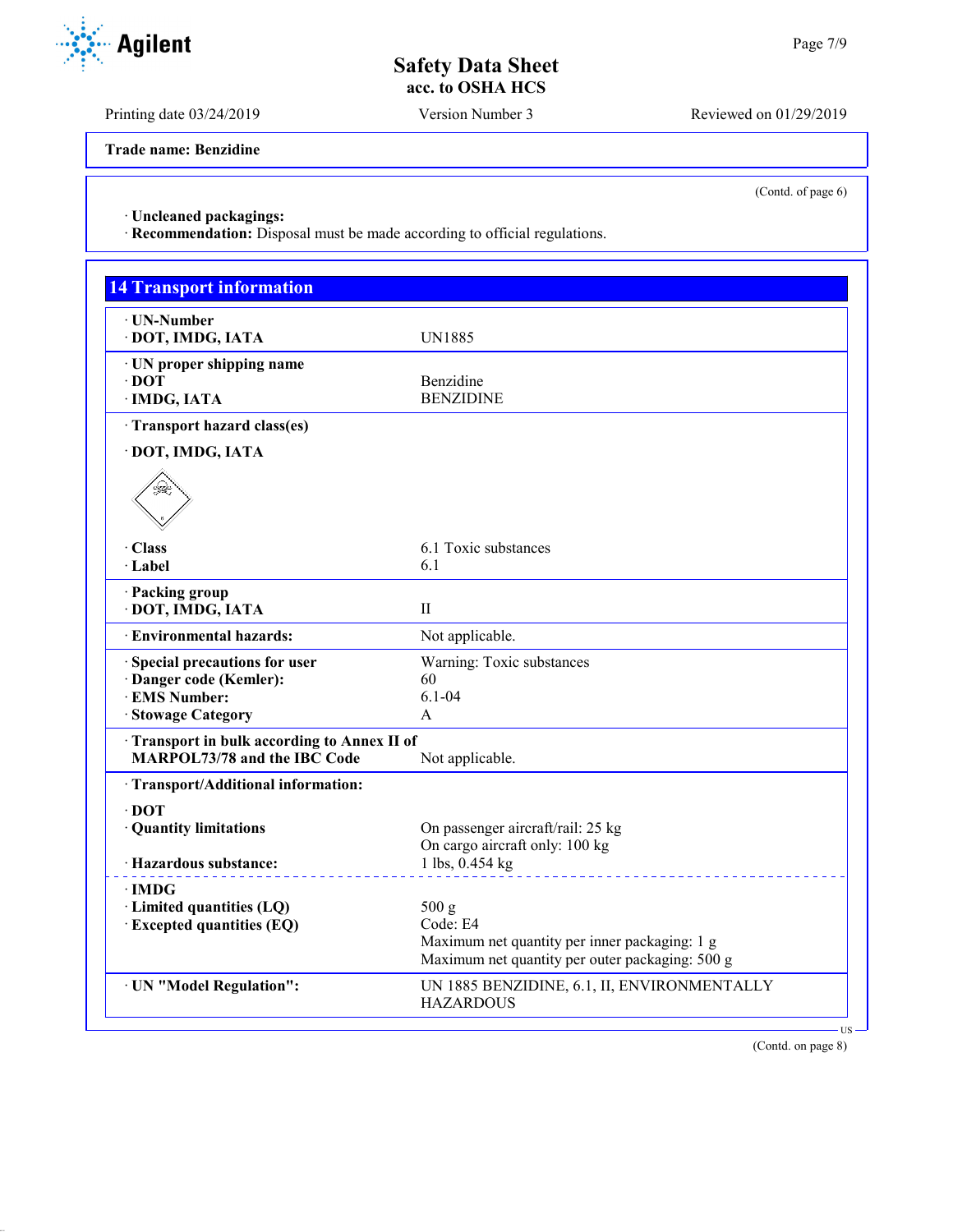Printing date 03/24/2019 Version Number 3 Reviewed on 01/29/2019

**Trade name: Benzidine**

(Contd. of page 7)

## **15 Regulatory information**

· **Safety, health and environmental regulations/legislation specific for the substance or mixture** · **Sara**

· **Section 355 (extremely hazardous substances):**

Substance is not listed.

· **Section 313 (Specific toxic chemical listings):**

Substance is listed.

· **TSCA (Toxic Substances Control Act):**

Substance is listed.

· **TSCA new (21st Century Act): (Substances not listed)**

92-87-5 benzidine

· **Proposition 65**

· **Chemicals known to cause cancer:**

Substance is listed.

· **Chemicals known to cause reproductive toxicity for females:**

Substance is not listed.

· **Chemicals known to cause reproductive toxicity for males:**

Substance is not listed.

· **Chemicals known to cause developmental toxicity:**

Substance is not listed.

#### · **Carcinogenic categories**

· **EPA (Environmental Protection Agency)**

· **TLV (Threshold Limit Value established by ACGIH)**

· **NIOSH-Ca (National Institute for Occupational Safety and Health)**

Substance is listed.

· **National regulations:**

· **Additional classification according to Decree on Hazardous Materials:**

Carcinogenic hazardous material group I (extremely dangerous). Carcinogenic hazardous material group II (very dangerous).

Carcinogenic hazardous material group III (dangerous).

· **Information about limitation of use:**

Workers are not allowed to be exposed to this hazardous material. Exceptions can be made by the authorities in certain cases.

· **Chemical safety assessment:** A Chemical Safety Assessment has not been carried out.

## **16 Other information**

The information contained in this document is based on Agilent's state of knowledge at the time of preparation. No warranty as to its accurateness, completeness or suitability for a particular purpose is expressed or implied.

· **Department issuing SDS:** Document Control / Regulatory

US

A

 $\overline{A1}$